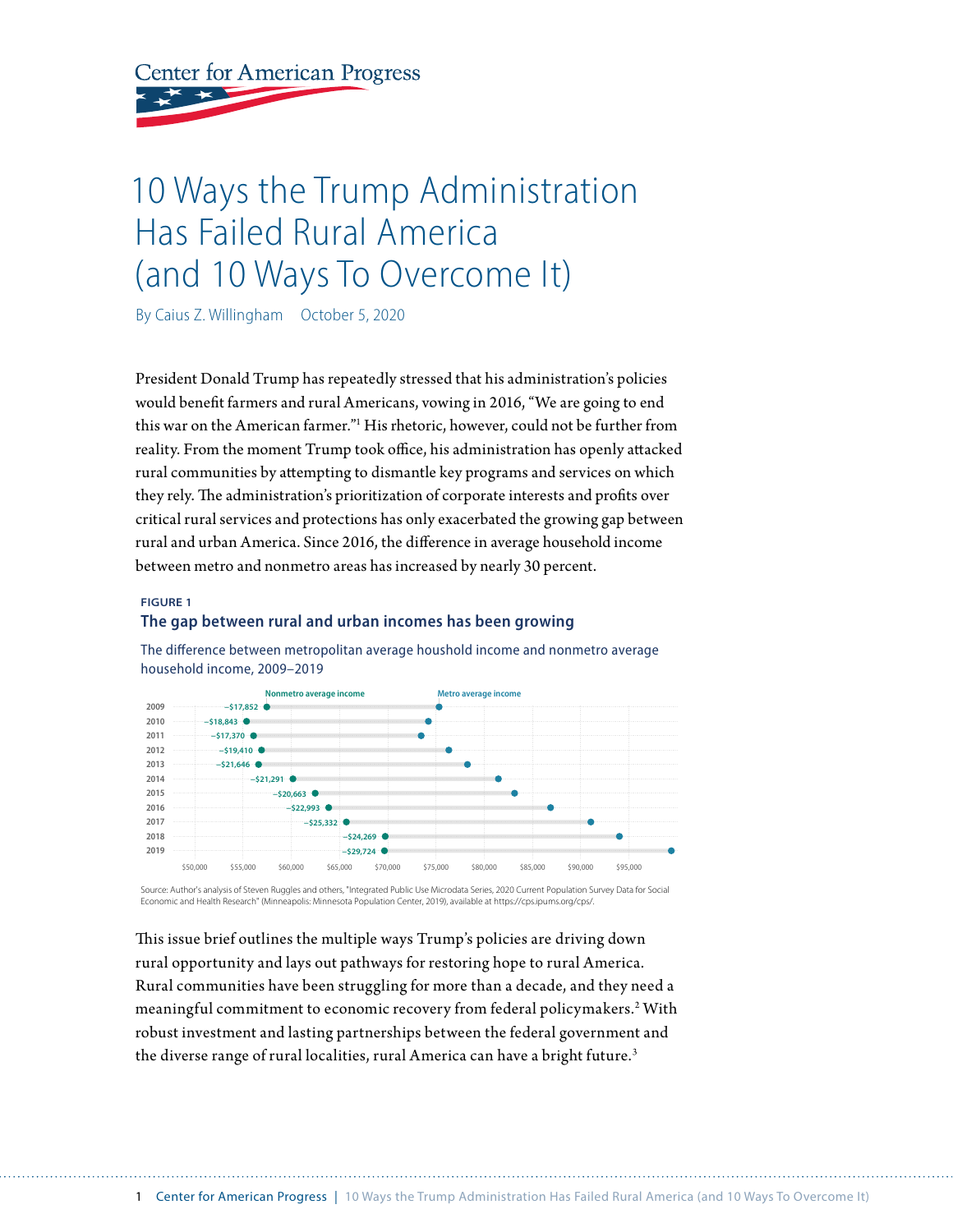### 1. Cutting the Postal Service

Although the U.S. Postal Service is a critical fixture in rural communities, Trump has repeatedly targeted the agency, even proposing to privatize it in 2018.<sup>4</sup> Now, the coronavirus pandemic is pushing the Postal Service to the limit, as Americans have increased their reliance on deliveries in lieu of venturing outside the house.<sup>5</sup>

Despite the importance of post office services, Trump threatened to veto the Coronavirus Aid, Relief, and Economic Security (CARES) Act if it contained any aid to the agency.6 Meanwhile, Postmaster General Louis DeJoy, a close Trump ally with no experience in public service, severely limited overtime for postal workers—a move that the Postal Service acknowledged would cause delays.7 He has also consolidated his power over the agency's operations, recently reshuffling almost 25 top officials.<sup>8</sup>

As a result, mail is piling up: Deliveries have been delayed by at least two days in rural and remote areas, leaving many rural communities in the lurch. $^9$  Rural Americans—especially those who may have limited access to online banking and billing—rely on the post office in their daily lives to manage their households.<sup>10</sup> Private shipping companies often do not reach rural areas and depend on the Postal Service to deliver the final miles.<sup>11</sup> Rural Americans also rely on the post office for prescription delivery to save them the trip to a pharmacy that might be many miles from their home. Moreover, rural businesses often rely on the subsidized shipping rates offered by the Postal Service.<sup>12</sup> Critically, the number of mail-in ballots is also likely to increase this year due to the pandemic.13 Despite the importance of the post office to rural communities, the Trump administration is treating it as a for-profit business instead of an indispensable public service.

## 2. Eliminating Rural Development as a federal mission

On May 11, 2017, Agriculture Secretary Sonny Perdue released a plan to reorganize the U.S. Department of Agriculture (USDA) that would eliminate rural development as one of the agency's mission areas.<sup>14</sup> Demoting the subcabinet agency to an office would strip it of much of its resources and budget, despite its indispensable role in fighting rural poverty and supporting rural businesses. The Rural Development subcabinet at the USDA administers countless essential programs, including direct home loans and investments in rural utilities services. As a whole, it manages \$37.7 billion in rural investments.<sup>15</sup>

Stripping the lead agency that fights rural poverty of its subcabinet status undoubtedly would hurt rural communities across the nation. Fortunately, Congress blocked this move by cementing the status of the Rural Development subcabinet in the 2018 Farm Bill.<sup>16</sup> However, at the time of publication, the role of the undersecretary of Rural Development remains vacant, signaling the administration's indifference to rural communities. 17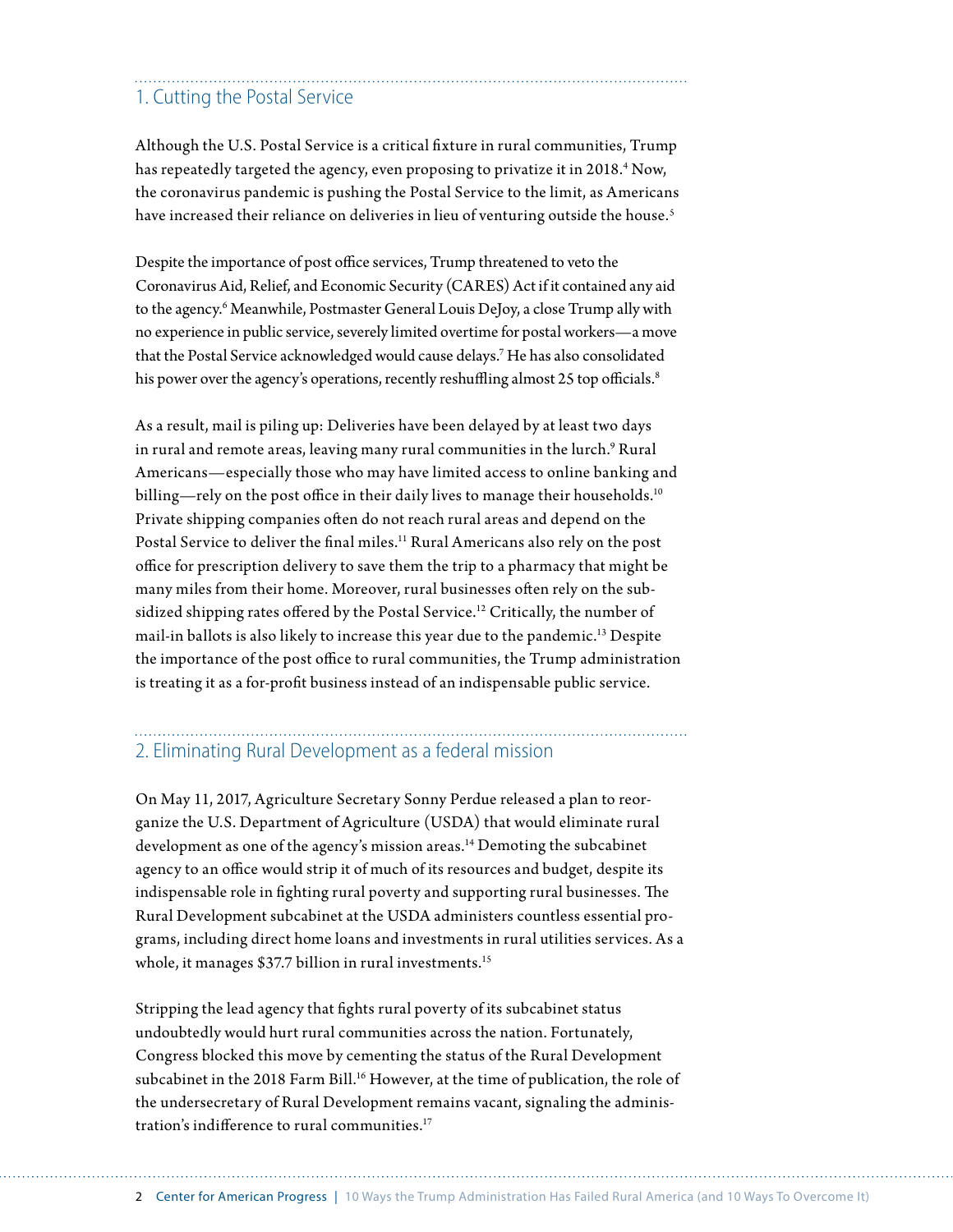## 3. Proposing draconian cuts to rural investments

Almost immediately after Trump took office, the administration began enacting an agenda to systematically defund essential rural services and programs. The White House's proposed USDA budget for 2018, for example, cut \$4.7 billion dollars from the agency.<sup>18</sup> These cuts would be achieved, in part, by eliminating critical rural investments—such as loans to local governments for infrastructure and programs to support rural businesses—as well as drastically cutting funding for broadband grants and the Single Family Housing Direct Loans program, which helps low-income rural Americans finance the purchase of a home.<sup>19</sup> Shockingly, the proposed budget would also shutter the Appalachian Regional Commission—a long-standing economic development institution serving one of the most distressed areas in the country.<sup>20</sup>

Trump has remained consistent on rural development funding. His proposed 2021 budget practically eliminated the Rural Business Cooperative Service, the program charged with promoting job creation and locally owned establishments, through a whopping 97 percent funding cut.<sup>21</sup> Even programs for small farmers were not safe.22 The proposed budget offered a measly \$2 million—one-fifth of the total sum authorized in the 2018 Farm Bill—to a program connecting farmers and ranchers to mental health services. While most of the draconian proposed cuts never became law, they nonetheless endangered crucial rural programs by creating uncertainty around their future funding.

### 4. Siding with agribusiness against independent farmers

The Trump administration has demonstrated a complete disinterest in assisting small farms, as Secretary Perdue made explicit at an event in October 2019, where he was quoted as saying, "In America, the big get bigger and the small go out. I don't think in America we, for any small business, we have a guaranteed income or guaranteed profitability."23

One of Trump's first actions in office was to withdraw Obama-era rules that protected livestock farmers from exploitation by powerful agriculture monopolies.24 Specifically, the Trump administration revoked rules that would prohibit meatpackers from paying different prices to farmers with similar products and banned them from retaliating against growers who organized collectively for better contract terms. The rules also prohibited bad-faith negotiation practices or the spurious cancelation of contracts with farmers. The set of rules, formulated by the Grain Inspection, Packers and Stockyards Administration (GIPSA), also strengthened enforcement by lowering the standard for farmers bringing suit against meatpackers under the Packers and Stockyards Act.25 In place of these rules, the Trump administration finalized far weaker rules that some farmer advocates say cement the ability of packers to engage in unfair practices.<sup>26</sup>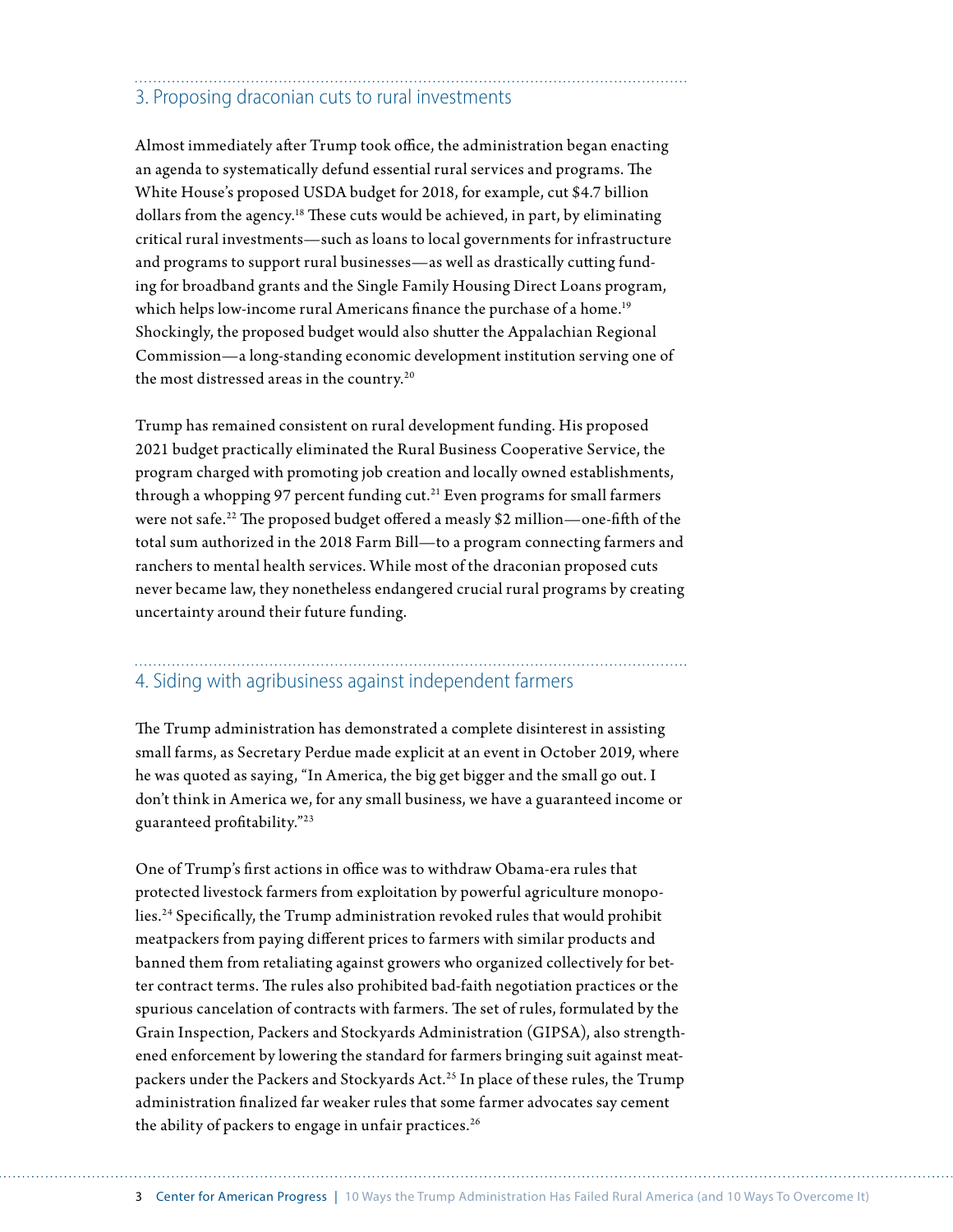The Trump administration went even further by dissolving GIPSA and incorporating its duties into the Agriculture Marketing Service—an office within the USDA that provides services to the agriculture industry to help sell their goods in a move that significantly undermined the effectiveness of this key watchdog. This decision came in the wake of the U.S. Department of Justice's approval of several high-profile agriculture mergers, such as the Dow-Dupont deal, in markets already dominated by powerful corporations. As an example, two-thirds of all hogs in the national market are slaughtered by just four firms, and in some local markets, two firms may be responsible for more than 80 percent of slaughter.<sup>27</sup> In tandem with rising corporate consolidation, farmers have seen increases in input prices and decreases in farmgate prices, putting additional financial stress on farmers who were already struggling.<sup>28</sup>

### 5. Endangering meatpacking workers and consumers

The Trump administration issued regulations permitting meatpacking plants, the mainstay of many rural economies, to speed up butchering lines despite safety concerns for workers. In October 2019, the Food Safety and Inspection Service and the USDA finalized a rule that revoked limits on inspection line speeds in hog slaughter plants.29 The United Food and Commercial Workers union challenged this rule in court because the USDA did not evaluate the impact of the rule on worker safety, claiming that it fell outside the purview of the agency.<sup>30</sup> The Food Safety and Inspection Service also published a 2018 notice expanding a waiver program that allows certain poultry plants to increase maximum line speeds from 140 birds to 175 birds per minute.31 This rule has also been challenged in court for circumventing rulemaking requirements.32

Industrial meat processing is a demanding and hazardous job with high rates of injury.33 Speeding up processing lines increases the chance of injury, exposing workers to unnecessary risk and potentially compromising food safety.34 Even at the old poultry speed limit, studies found that almost 60 percent of poultry workers had carpal tunnel symptoms.<sup>35</sup> The administration's rollback of line-speed limitations puts rural workers and potentially consumers at risk.

### 6. Sacrificing small and medium farms in his trade wars

Despite Trump's promise to negotiate stronger trade deals with China, Mexico, and Canada to the benefit of farmers, his erratic approach to trade policy and the retaliatory tariffs that have been levied in response have deeply wounded the agriculture sector. In the first year of the United States' trade war with China, U.S. exports to China declined from \$23 billion to \$15 billion.<sup>36</sup> In Iowa alone, the damage to corn, soybean, and hog markets was estimated at almost \$1.7 billion.<sup>37</sup>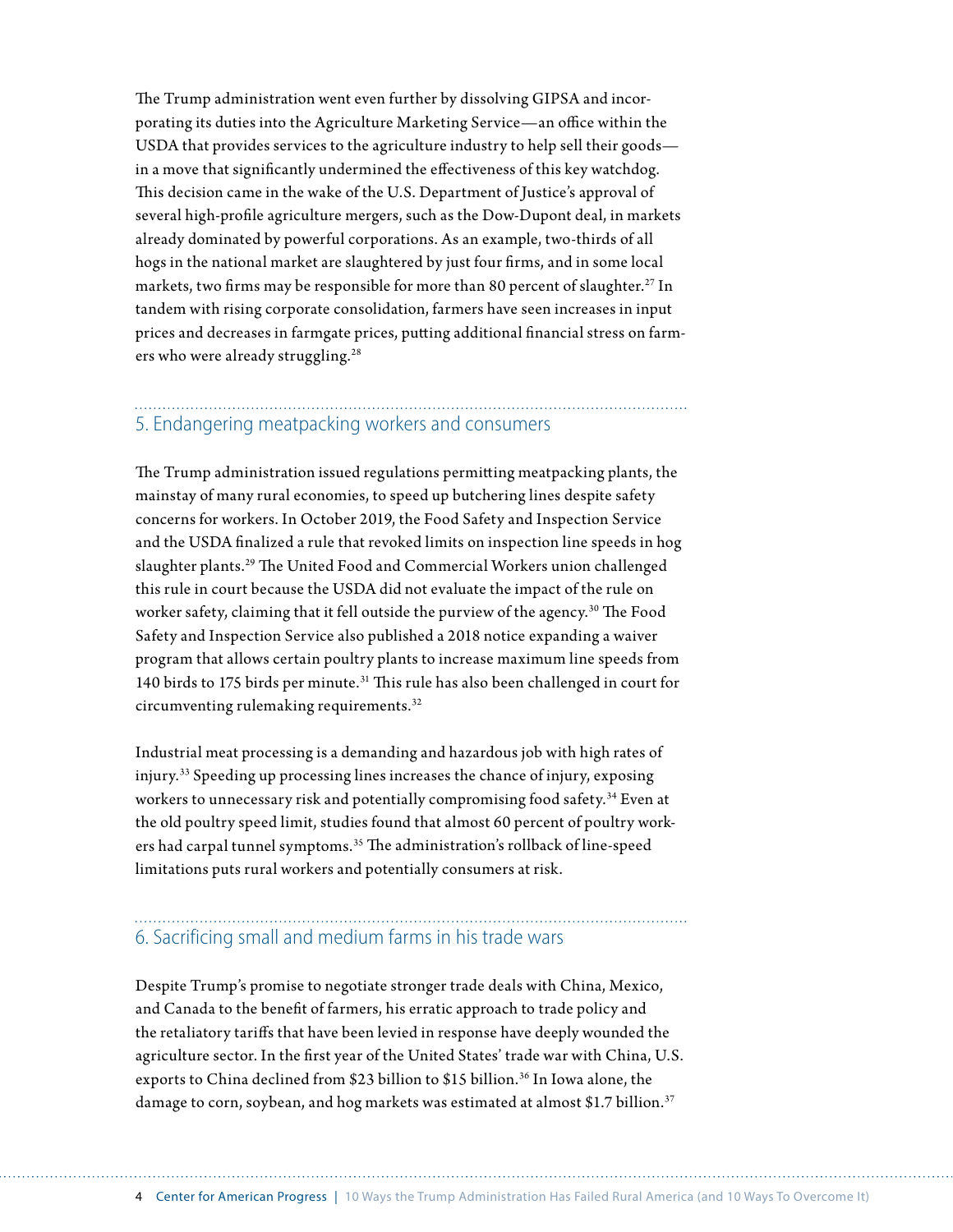Between September 2018 and September 2019, farm bankruptcy filings rose 24 percent nationally. 38 The long-run effects of the trade war on America's competitiveness in the world market may continue to cost the agriculture sector for years to come.

While national net farm income was up between 2018 and 2019, this largely came as a result of the generous trade bailouts meted out by the Commodity Credit Corporation, the public entity responsible for farm payments and other price support programs.<sup>39</sup> These trade war mitigation payments went primarily to the largest farms, while small and medium farms were left to fend for themselves.<sup>40</sup> Meanwhile, the USDA signed contracts to purchase a total of \$62.4 million in pork products from JBS, a Brazilian meatpacking company that is one of the four that dominates the U.S. hog market.<sup>41</sup>

Although the largest financial firms have done well under the Trump administration's trade strategy, the administration's trade negotiations have accomplished little for anyone else.<sup>42</sup> The renegotiation of the North American free trade agreement yielded a trade deal largely similar to the original. While China has promised to buy \$36.5 billion in U.S. products, the government has yet to meet its obligations at the time of this publication.<sup>43</sup>

#### 7. Leaving farmers of color in the lurch

Despite the USDA's long track record of racial discrimination, the Trump administration has all but closed the agency's Office of the Assistant Secretary for Civil Rights (OASCR).44 When Trump's nominee for the top position, Naomi Churchill Earp, was not confirmed by the Senate, he appointed her as the deputy assistant secretary—a position that does not need Senate approval—while leaving the top position vacant, effectively leaving the office to her leadership.

Earp has a dismal record on civil rights.<sup>45</sup> She previously served at the OASCR from 1987 to 1989, during which time—according to a House committee investigation and congressional hearings—actual enforcement activity nearly stopped entirely. Moreover, Earp herself has faced allegations of discriminatory conduct and combative management throughout her years in civil service. A National Association for the Advancement of Colored People task force estimated that discrimination complaints against Earp and her direct reports had cost the federal government almost \$500,000 in legal costs over the years. During her confirmation hearing before the Senate Agriculture Committee, Earp appeared to dismiss allegations of sexual harassment at the U.S. Forest Service as "silliness."46

Earp has since left the deputy assistant secretary role and has been replaced by Devon Westhill, a public servant with no civil rights or equal opportunity experience.47 The OASCR website shows just one report on the office's activity since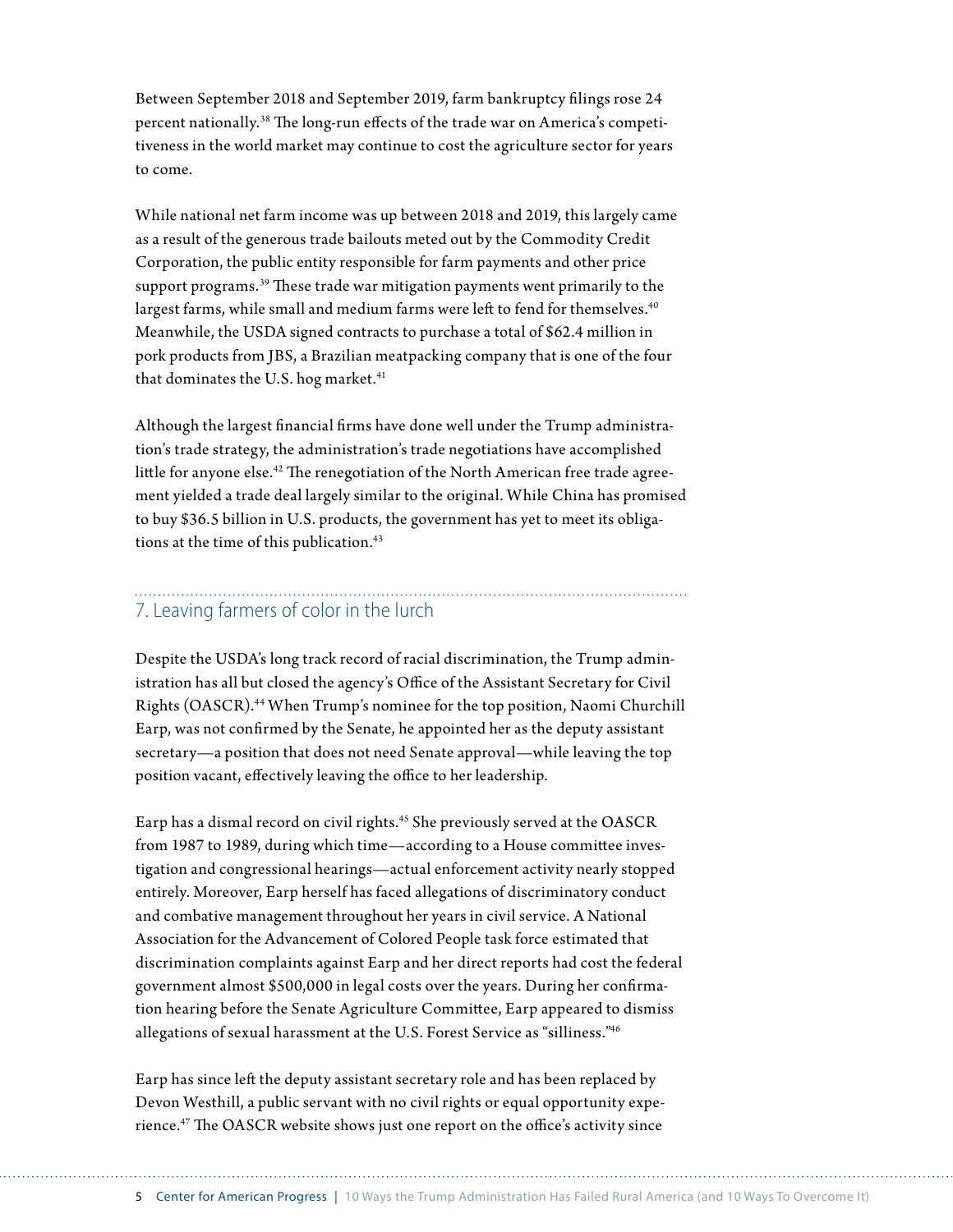Trump took office.<sup>48</sup> The lack of meaningful leadership from the civil rights office at the USDA raises alarm bells for farmers of color, who, in part because of ongoing systemic racism, make up just 4.6 percent of principal farm operators.<sup>49</sup>

### 8. Robbing rural communities of their natural amenities

Despite research showing that green policy can bring an additional \$8 billion annually to rural communities, Trump has instead spent his time in office rolling back environmental protections and ramping up fossil fuel development.<sup>50</sup> For example, the Trump administration has favored gas and oil companies over renewable energy in the leasing of federal land.<sup>51</sup> Some of the natural land auctioned off to oil companies is vital, irreplaceable wildlife habitat.<sup>52</sup> In total, Trump has stripped federal protections from almost 35 million acres of natural land.<sup>53</sup>

Natural amenities such as parks and quality outdoor recreation are essential to many rural communities and, in some places, have driven economic growth in recent years.54 By opening up rural areas to more fossil fuel extraction, the Trump administration's policies are trading the long-term viability of rural economies for the profit of giant corporations.

## 9. Making rural Americans pay the price for the border wall showdown

The 34-day government shutdown over border wall funding shuttered essential USDA services for rural Americans.<sup>55</sup> During this period, farm loan guarantees, marketing assistance loans, disaster assistance, and direct and facility loans were withheld from rural Americans, farms, and communities.<sup>56</sup> Because of the halt in loan closure, rural Americans faced missed mortgage payments and delayed farming decisions.57 The shutdown also delayed trade facilitation payments promised to farmers to mitigate the economic impact of the Trump administration's trade war.<sup>58</sup>

Furthermore, the shutdown disrupted data reporting by the National Agricultural Statistics Service, delaying the release of key market indicators.<sup>59</sup> These data, including crop yields and prices, are crucial to price discovery and inform farm operators' decision-making. Without regular data releases from the USDA, farmers are left in the dark while large corporations can take advantage of privately held information, further exacerbating the already tilted balance of power.<sup>60</sup>

From halted loans and assistance to the delay of critical information, the administration's showdown over the border wall caused significant collateral damage to rural Americans.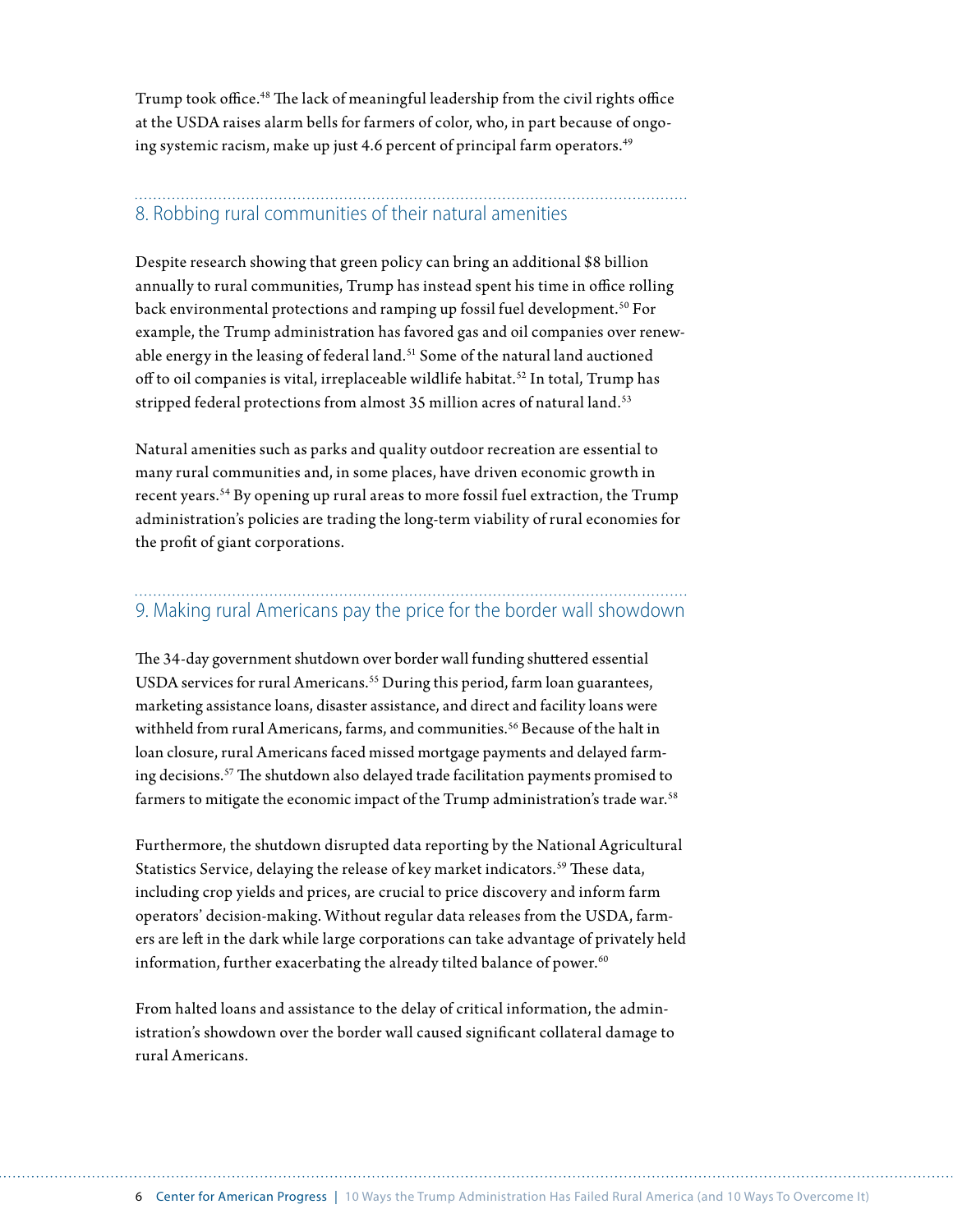## 10. Sabotaging essential agriculture market data and research

In 2018, the Trump administration abruptly announced that it planned to move the Economic Research Service (ERS) and the National Institute of Food and Agriculture, the USDA's primary research bodies, away from Washington, D.C., to the Kansas City area.<sup>61</sup> Justifying the move as a cost-saving measure and an initiative to move the research body closer to farmers and rural communities, independent analysts estimated that the move would actually cost the federal government up to  $$128$  million over time.<sup>62</sup> The government announced and hastily carried out the move, requiring employees to decide whether to accept the transfer before even being informed of the new location. The move resulted in the loss of about half of the ERS experts invited to relocate.<sup>63</sup>

As a result, the disbursement of more than \$1.7 billion worth of agriculture and food research grants was delayed.<sup>64</sup> Some of these funds go to payroll at land grant universities, with potentially significant impacts on historically Black universities and tribal colleges that serve as important anchors for many rural communities.<sup>65</sup> The move also halted several programs mandated by the Farm Bill, including grants for programs to train beginning farmers.<sup>66</sup> Moreover, dozens of reports faced "significant delays," including one on food insecurity among veterans and one on the opioid epidemic.67 Some data reports will no longer be published at all, including a regular analysis of the percentage of consumer spending on food flows to farmers. The move exemplifies a broad trend across the Trump administration to reduce support for rigorous policy analyses and research, hurting countless rural Americans and farmers who rely on trustworthy and timely analyses, training, and research.<sup>68</sup>

## The way forward: 10 steps toward a more resilient rural America

Rural America was struggling before the Trump administration assumed office, with stagnant employment levels since the 2008 recession and suppressed agriculture prices since 2014. The federal government must take bold steps to build a more prosperous and inclusive rural economy. While Congress needs to take action in order to implement the big changes needed, here are 10 ways that a prorural executive branch could make a big difference.

- **1. Fund the U.S. Postal Service.** Approve the \$25 billion in emergency coronavirus funding to the Postal Service that was passed by the House of Representatives; roll back the recent changes by Postmaster General DeJoy that have delayed service; and prevent any other changes to the agency this year that would slow mail delivery.<sup>69</sup>
- **2. Target areas of persistent poverty.** Direct the Rural Development office to prioritize organizations in communities experiencing persistent poverty during the evaluation of applications for grants and loans. This consideration will help ensure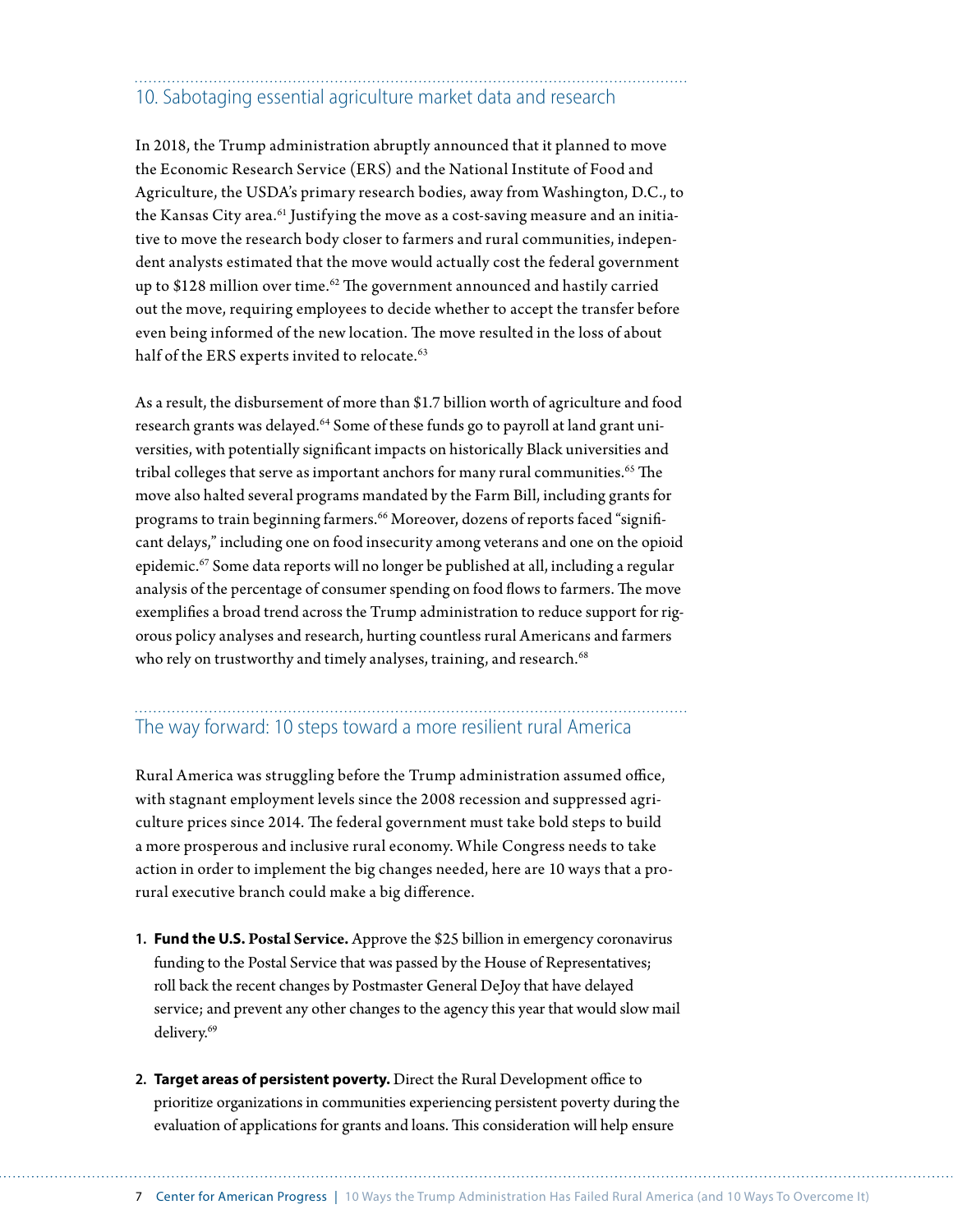that the federal funds reach the communities in the most need. A dramatic increase in funding from Congress would certainly help as well, rather than the persistent budget cuts under the Trump administration.

- **3. Prioritize underserved communities.** Direct the USDA to establish additional Rural Development offices in historically underserved communities. Conduct proactive outreach and engagement to educate local leaders about funding opportunities and provide technical assistance in the application process as needed.
- **4. Hold the USDA accountable for discrimination.** In order to counter the USDA's ongoing failure to properly address civil rights concerns relating to Black farmers, direct the creation of an Agriculture Civil Rights Oversight Panel made up of the attorney general, the secretary of agriculture, and chair of the U.S. Civil Rights Commission. Staff should be drawn from the commission to report no less than twice annually on the state of the administration of the Office of the Assistant Secretary for Civil Rights to ensure transparency and accountability in the execution of its duties.
- **5. Increase transparency.** Direct the assistant secretary for civil rights at the USDA to report publicly, on a quarterly basis, the number of pending complaints of discriminatory behavior within the USDA, the number of complaints investigated by the office, and the resolution of those complaints, with the goal of investigating and resolving all cases within six weeks of submission. The OASCR must be required to certify to the panel that the investigation was carried out fully and that all relevant information was collected and considered in the resolution of the case. Direct the panel to conduct a study within 90 days comparing USDA farm program participation rates and the average size of payments across race and recommend legislative and administrative steps that may be taken to address systemic discrimination against Black farmers.<sup>70</sup>
- **6. Expand access to farmland.** Direct the secretary of agriculture to conduct a study of the feasibility of a federal land trust that would purchase land from retiring farmers or their heirs at fair market value and set it aside for purchase by farmers of color at a subsidized price.
- **7. Establish a new independent farmer protection agency.** Reestablish GIPSA as a subcabinet agency within the USDA under a new name: the Independent Farmer Protection Administration (IFPA).<sup>71</sup>
- **8. Reinstate the Farmer Fair Practices Rules.** The newly formed IFPA should instate the Farmer Fair Practices Rules proposed in 2010 that would have strengthened the Packers and Stockyards Act.<sup>72</sup> These comprehensive rules would protect livestock farmers from the sudden termination of contracts made with powerful meatpacking monopolies and prohibit retaliation against farmers who organize to bargain for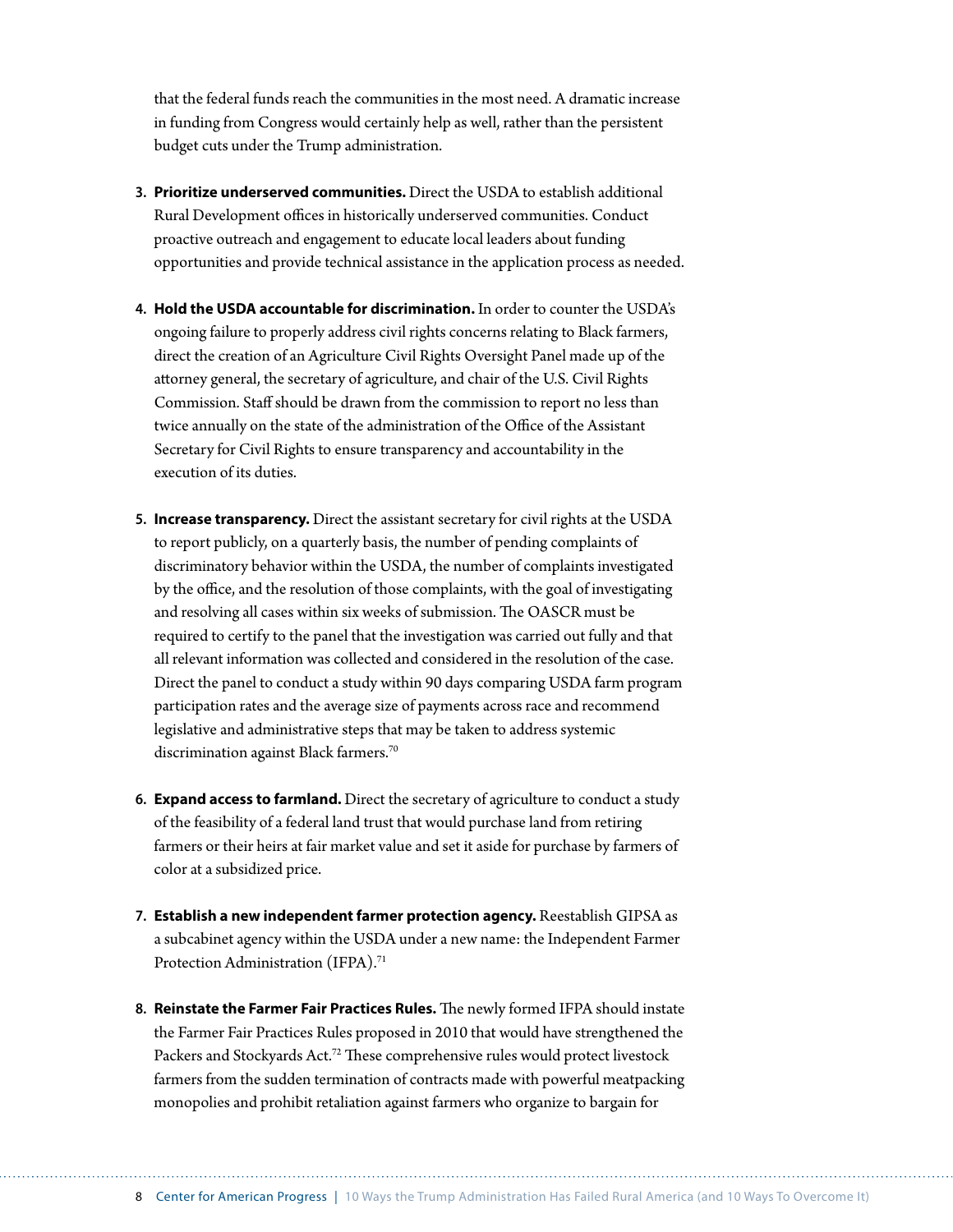more favorable contract terms; ban discriminatory pricing against growers of similar products; and most importantly, would lower the burden of proof on farmers trying to demonstrate a violation of the Packers and Stockyards Act, resulting in stricter enforcement.

- **9. Map and disclose concentrated markets.** Direct the IFPA to, within 90 days, produce a comprehensive report analyzing the corporate concentration of key agricultural product and input markets. This should include a map, by geography, of captive markets for livestock and other highly perishable goods. Finally, the report should study the impact of contracted production and corporate power on commodity prices.
- **10. Study technology platforms.** The IFPA should conduct an investigation in conjunction with the Justice Department and the Federal Trade Commission (FTC) into the use of technology platforms and data collection in agriculture and their potential competitive implications. Based on the findings, the antitrust agencies should submit policy recommendations to protect farmers from the abuse of market power through this technology. If the investigation uncovers evidence of a violation of current antitrust laws, the Justice Department or the FTC should be directed to prosecute the offending corporations.

### Conclusion

The federal government plays a crucial role in communities across the country, especially in rural America. In light of the hardships facing residents and businesses in small towns and remote places, the president should be working to extend a hand to rural communities. Instead, the Trump administration has slashed their parachutes. Rural Americans deserve an agenda that takes affirmative steps toward building a prosperous future for every community.

*Caius Z. Willingham is a research associate for the Economic Policy team at the Center for American Progress.*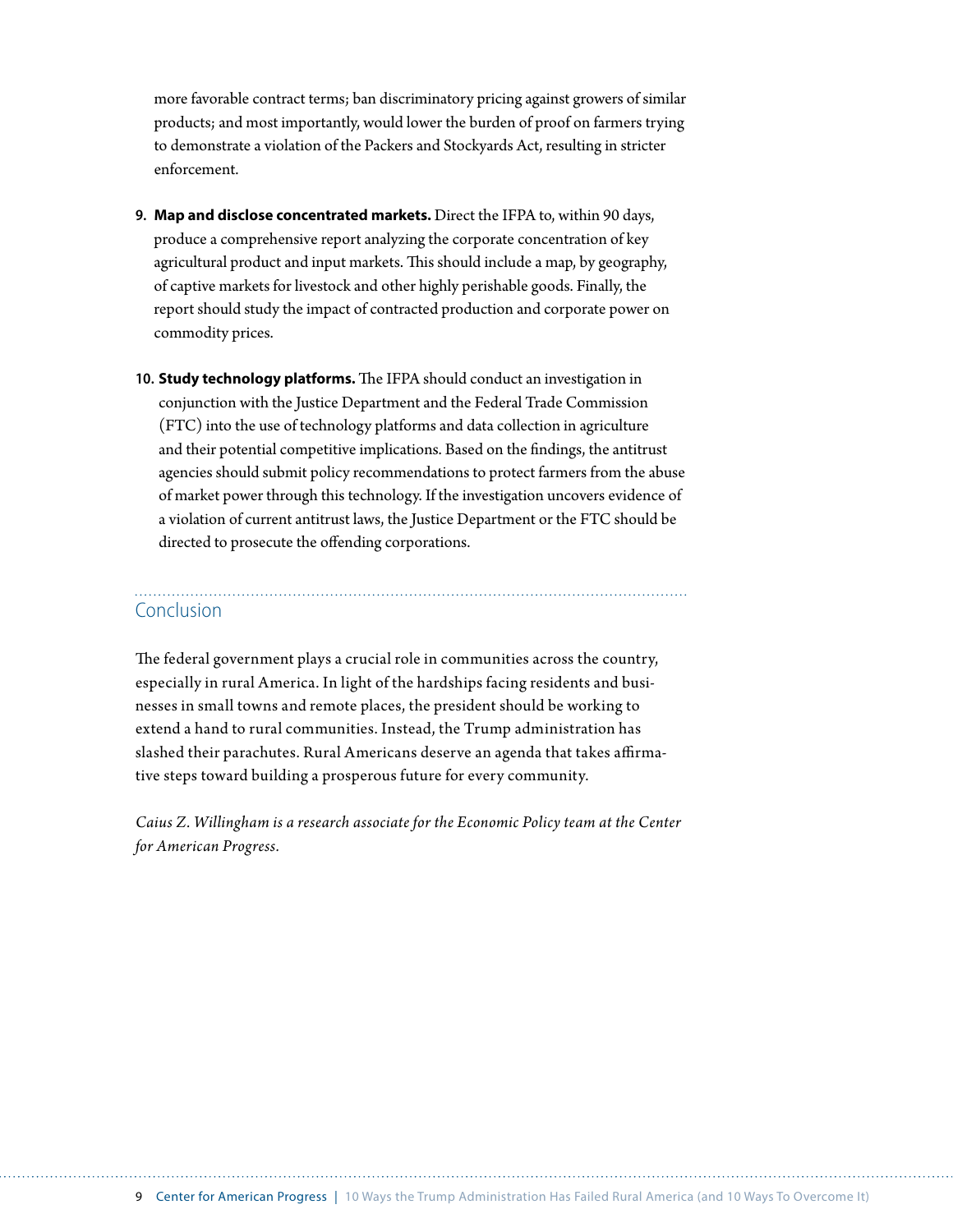### Endnotes

- 1 Dan Kaufman, "How Suffering Farmers May Determine Trump's Fate," *The New Yorker*, August 10, 2020, available at [https://www.newyorker.com/magazine/2020/08/17/how](https://www.newyorker.com/magazine/2020/08/17/how-suffering-farmers-may-determine-trumps-fate)[suffering-farmers-may-determine-trumps-fate.](https://www.newyorker.com/magazine/2020/08/17/how-suffering-farmers-may-determine-trumps-fate)
- 2 Olugbenga Ajilore and Caius Z. Willingham, "Adversity and Assets: Identifying Rural Opportunities" (Washington: Center for American Progress, 2019), available at [https://www.americanprogress.org/issues/economy/](https://www.americanprogress.org/issues/economy/reports/2019/10/21/476097/adversity-assets-identifying-rural-opportunities/) [reports/2019/10/21/476097/adversity-assets-identifying](https://www.americanprogress.org/issues/economy/reports/2019/10/21/476097/adversity-assets-identifying-rural-opportunities/)[rural-opportunities/](https://www.americanprogress.org/issues/economy/reports/2019/10/21/476097/adversity-assets-identifying-rural-opportunities/).
- 3 Olugbenga Ajilore and Caius Z. Willingham, "Redefining Rural America" (Washington: Center for American Progress, 2019), available at [https://www.americanprogress.org/](https://www.americanprogress.org/issues/economy/reports/2019/07/17/471877/redefining-rural-america/) [issues/economy/reports/2019/07/17/471877/redefining](https://www.americanprogress.org/issues/economy/reports/2019/07/17/471877/redefining-rural-america/)[rural-america/](https://www.americanprogress.org/issues/economy/reports/2019/07/17/471877/redefining-rural-america/).
- 4 Jennifer Smith, "Trump's Fix for Postal Service: Privatize It," *The Wall Street Journal*, June 22, 2018, available at [https://](https://www.wsj.com/articles/trumps-fix-for-postal-service-privatize-it-1529659801) [www.wsj.com/articles/trumps-fix-for-postal-service-priva](https://www.wsj.com/articles/trumps-fix-for-postal-service-privatize-it-1529659801)[tize-it-1529659801.](https://www.wsj.com/articles/trumps-fix-for-postal-service-privatize-it-1529659801)
- 5 Associated Press, "U.S. Postal Service loses \$2.2 billion in 3 months as virus woes persist," CNBC, August 7, 2020, available at [https://www.cnbc.com/2020/08/08/us-postal](https://www.cnbc.com/2020/08/08/us-postal-service-loses-2point2-billion-in-3-months-as-virus-woes-persist.html)[service-loses-2point2-billion-in-3-months-as-virus-woes](https://www.cnbc.com/2020/08/08/us-postal-service-loses-2point2-billion-in-3-months-as-virus-woes-persist.html)[persist.html.](https://www.cnbc.com/2020/08/08/us-postal-service-loses-2point2-billion-in-3-months-as-virus-woes-persist.html)
- 6 Jacob Bogage, "White House rejects bailout for U.S. Postal Service battered by coronavirus," *The Washington Post*, April 11, 2020, available at [https://www.washingtonpost.](https://www.washingtonpost.com/business/2020/04/11/post-office-bailout-trump/) [com/business/2020/04/11/post-office-bailout-trump/.](https://www.washingtonpost.com/business/2020/04/11/post-office-bailout-trump/)
- 7 Jory Heckman, "USPS warns staff of temporary mail delays as it cuts 'soaring' delivery costs," Federal News Network, July 15, 2020, available at [https://federalnewsnetwork.](https://federalnewsnetwork.com/management/2020/07/usps-warns-staff-of-temporary-mail-delays-as-it-cuts-soaring-delivery-costs/) [com/management/2020/07/usps-warns-staff-of-tempo](https://federalnewsnetwork.com/management/2020/07/usps-warns-staff-of-temporary-mail-delays-as-it-cuts-soaring-delivery-costs/)[rary-mail-delays-as-it-cuts-soaring-delivery-costs/](https://federalnewsnetwork.com/management/2020/07/usps-warns-staff-of-temporary-mail-delays-as-it-cuts-soaring-delivery-costs/).
- 8 Associated Press, "Critics of Trump White House decry latest 'Friday night massacre' as postmaster general sidelines two dozen USPS officials," MarketWatch, August 10, 2020, available at [https://www.marketwatch.com/story/](https://www.marketwatch.com/story/critics-of-trump-white-house-decry-latest-friday-night-massacre-as-postmaster-general-sidelines-two-dozen-usps-officials-2020-08-09) [critics-of-trump-white-house-decry-latest-friday-night](https://www.marketwatch.com/story/critics-of-trump-white-house-decry-latest-friday-night-massacre-as-postmaster-general-sidelines-two-dozen-usps-officials-2020-08-09)[massacre-as-postmaster-general-sidelines-two-dozen](https://www.marketwatch.com/story/critics-of-trump-white-house-decry-latest-friday-night-massacre-as-postmaster-general-sidelines-two-dozen-usps-officials-2020-08-09)[usps-officials-2020-08-09.](https://www.marketwatch.com/story/critics-of-trump-white-house-decry-latest-friday-night-massacre-as-postmaster-general-sidelines-two-dozen-usps-officials-2020-08-09)
- 9 Michelle Ye Hee Lee and Jacob Bogage, "Postal Service backlog sparks worries that ballot delivery could be delayed in November," July 30, 2020, available at [https://](https://www.washingtonpost.com/politics/postal-service-backlog-sparks-worries-that-ballot-delivery-could-be-delayed-in-november/2020/07/30/cb19f1f4-d1d0-11ea-8d32-1ebf4e9d8e0d_story.html) [www.washingtonpost.com/politics/postal-service-back](https://www.washingtonpost.com/politics/postal-service-backlog-sparks-worries-that-ballot-delivery-could-be-delayed-in-november/2020/07/30/cb19f1f4-d1d0-11ea-8d32-1ebf4e9d8e0d_story.html)[log-sparks-worries-that-ballot-delivery-could-be-delayed](https://www.washingtonpost.com/politics/postal-service-backlog-sparks-worries-that-ballot-delivery-could-be-delayed-in-november/2020/07/30/cb19f1f4-d1d0-11ea-8d32-1ebf4e9d8e0d_story.html)[in-november/2020/07/30/cb19f1f4-d1d0-11ea-8d32-](https://www.washingtonpost.com/politics/postal-service-backlog-sparks-worries-that-ballot-delivery-could-be-delayed-in-november/2020/07/30/cb19f1f4-d1d0-11ea-8d32-1ebf4e9d8e0d_story.html) [1ebf4e9d8e0d\\_story.html.](https://www.washingtonpost.com/politics/postal-service-backlog-sparks-worries-that-ballot-delivery-could-be-delayed-in-november/2020/07/30/cb19f1f4-d1d0-11ea-8d32-1ebf4e9d8e0d_story.html)
- 10 Editorial Board, "Trump could cut the vote by slowing the mail. Congress should stop him.", *The News and Observer*, August 12, 2020, available at [https://www.newsobserver.](https://www.newsobserver.com/opinion/article244857162.html) [com/opinion/article244857162.html](https://www.newsobserver.com/opinion/article244857162.html).
- 11 Bill McKibben, "Trump's Attack on the Postal Service Is a Threat to Democracy—and to Rural America," *The New Yorker*, August 11, 2020, available at [https://www.](https://www.newyorker.com/news/daily-comment/trumps-attack-on-the-postal-service-is-a-threat-to-democracy-and-to-rural-america) [newyorker.com/news/daily-comment/trumps-attack-on](https://www.newyorker.com/news/daily-comment/trumps-attack-on-the-postal-service-is-a-threat-to-democracy-and-to-rural-america)[the-postal-service-is-a-threat-to-democracy-and-to-rural](https://www.newyorker.com/news/daily-comment/trumps-attack-on-the-postal-service-is-a-threat-to-democracy-and-to-rural-america)[america.](https://www.newyorker.com/news/daily-comment/trumps-attack-on-the-postal-service-is-a-threat-to-democracy-and-to-rural-america)
- 12 Bryan Lowry, "Postal Service collapse could devastate seniors, small businesses, rural areas," *Courier-Tribune*, April 23, 2020, available at [https://www.courier-tribune.](https://www.courier-tribune.com/story/news/local/2020/04/23/postal-service-collapse-could-devastate-seniors-small-businesses-rural-areas/112321304/) [com/story/news/local/2020/04/23/postal-service](https://www.courier-tribune.com/story/news/local/2020/04/23/postal-service-collapse-could-devastate-seniors-small-businesses-rural-areas/112321304/)[collapse-could-devastate-seniors-small-businesses-rural](https://www.courier-tribune.com/story/news/local/2020/04/23/postal-service-collapse-could-devastate-seniors-small-businesses-rural-areas/112321304/)[areas/112321304/.](https://www.courier-tribune.com/story/news/local/2020/04/23/postal-service-collapse-could-devastate-seniors-small-businesses-rural-areas/112321304/)
- 13 Catherine Sanz, "Increase in mail-in ballots due to COVID has created greater election integrity, government official says," ABC News, July 17, 2020, available at [https://](https://abcnews.go.com/Politics/increase-mail-ballots-due-covid-created-greater-election/story?id=71851931) [abcnews.go.com/Politics/increase-mail-ballots-due-covid](https://abcnews.go.com/Politics/increase-mail-ballots-due-covid-created-greater-election/story?id=71851931)[created-greater-election/story?id=71851931](https://abcnews.go.com/Politics/increase-mail-ballots-due-covid-created-greater-election/story?id=71851931).
- 14 U.S. Department of Agriculture, "Reorganizing USDA," available at [https://www.usda.gov/our-agency/reorganizing](https://www.usda.gov/our-agency/reorganizing-usda)[usda](https://www.usda.gov/our-agency/reorganizing-usda) (last accessed September 2020); National Sustainable Agriculture Coalition, "USDA Trades Away Rural Development," May 12, 2017, available at [https://sustainableagri](https://sustainableagriculture.net/blog/trading-away-rural-development/)[culture.net/blog/trading-away-rural-development/](https://sustainableagriculture.net/blog/trading-away-rural-development/).

15 U.S. Department of Agriculture, "FY 2019 Budget Summary" (Washington: 2018), available at [https://www.usda.](https://www.usda.gov/sites/default/files/documents/usda-fy19-budget-summary.pdf) [gov/sites/default/files/documents/usda-fy19-budget](https://www.usda.gov/sites/default/files/documents/usda-fy19-budget-summary.pdf)[summary.pdf.](https://www.usda.gov/sites/default/files/documents/usda-fy19-budget-summary.pdf)

- 16 Tadlock Cowan, "2018 Farm Bill Primer: Rural Development Programs," Congressional Research Service, May 23, 2019, available at [https://crsreports.congress.gov/product/pdf/](https://crsreports.congress.gov/product/pdf/IF/IF11225) [IF/IF11225](https://crsreports.congress.gov/product/pdf/IF/IF11225); U.S. Department of Agriculture, "Leadership," available at<https://www.rd.usda.gov/about-rd/leadership> (last accessed September 2020).
- 17 U.S. Department of Agriculture, "Leadership," available at <https://www.rd.usda.gov/about-rd/leadership>(last accessed September 2020).
- 18 Jose A. DelReal "Trump seeks \$4.7 billion in cuts to USDA discretionary spending," *The Washington Post*, March 16, 2017, available at [https://www.washingtonpost.com/](https://www.washingtonpost.com/national/trump-seeks-47-billion-in-cuts-to-usda-discretionary-spending/2017/03/15/c8fd5622-09ab-11e7-b77c-0047d15a24e0_story.html?utm_term=.1a07551e3138) [national/trump-seeks-47-billion-in-cuts-to-usda-discre](https://www.washingtonpost.com/national/trump-seeks-47-billion-in-cuts-to-usda-discretionary-spending/2017/03/15/c8fd5622-09ab-11e7-b77c-0047d15a24e0_story.html?utm_term=.1a07551e3138)[tionary-spending/2017/03/15/c8fd5622-09ab-11e7-b77c-](https://www.washingtonpost.com/national/trump-seeks-47-billion-in-cuts-to-usda-discretionary-spending/2017/03/15/c8fd5622-09ab-11e7-b77c-0047d15a24e0_story.html?utm_term=.1a07551e3138)[0047d15a24e0\\_story.html?utm\\_term=.1a07551e3138.](https://www.washingtonpost.com/national/trump-seeks-47-billion-in-cuts-to-usda-discretionary-spending/2017/03/15/c8fd5622-09ab-11e7-b77c-0047d15a24e0_story.html?utm_term=.1a07551e3138)
- 19 Ben Lilliston, "The state of the USDA: A quiet dismantling," Institute for Agriculture and Trade Policy, February 4, 2019, available at [https://www.iatp.org/blog/201902/state-usda](https://www.iatp.org/blog/201902/state-usda-quiet-dismantling)[quiet-dismantling](https://www.iatp.org/blog/201902/state-usda-quiet-dismantling).
- 20 Heidi M. Przybyla, "Trump budget hard on 'forgotten' rural American supporters," USA Today, May 23, 2017, available at [https://www.usatoday.com/story/news/](https://www.usatoday.com/story/news/politics/2017/05/23/trump-budget-hard-forgotten-rural-american-supporters/102065680/) [politics/2017/05/23/trump-budget-hard-forgotten-rural](https://www.usatoday.com/story/news/politics/2017/05/23/trump-budget-hard-forgotten-rural-american-supporters/102065680/)[american-supporters/102065680/](https://www.usatoday.com/story/news/politics/2017/05/23/trump-budget-hard-forgotten-rural-american-supporters/102065680/)
- 21 Bryce Oates, "First Glance at Trump Budget: Proposal Slashes USDA by 8%," The Daily Yonder, February 10, 2020, available at [https://dailyyonder.com/first-glance-at-trump](https://dailyyonder.com/first-glance-at-trump-budget-proposal-slashes-usda-by-8/2020/02/10/)[budget-proposal-slashes-usda-by-8/2020/02/10/.](https://dailyyonder.com/first-glance-at-trump-budget-proposal-slashes-usda-by-8/2020/02/10/)

22 Ibid.

- 23 Editorial Board, "Sonny Perdue to farmers: Go big or just go," *Star Tribune*, October 4, 2019, available at [https://www.](https://www.startribune.com/sonny-perdue-to-farmers-go-big-or-just-go/562216182/) [startribune.com/sonny-perdue-to-farmers-go-big-or-just](https://www.startribune.com/sonny-perdue-to-farmers-go-big-or-just-go/562216182/)[go/562216182/.](https://www.startribune.com/sonny-perdue-to-farmers-go-big-or-just-go/562216182/)
- 24 Andrew Schwartz and Ethan Gurwitz, "Big Business Rules American Agriculture—and Congress Doesn't Seem to Care," Center for American Progress, May 16, 2018, available at [https://www.americanprogress.org/issues/](https://www.americanprogress.org/issues/economy/news/2018/05/16/450990/big-business-rules-american-agriculture-congress-doesnt-seem-care/) [economy/news/2018/05/16/450990/big-business-rules](https://www.americanprogress.org/issues/economy/news/2018/05/16/450990/big-business-rules-american-agriculture-congress-doesnt-seem-care/)[american-agriculture-congress-doesnt-seem-care/](https://www.americanprogress.org/issues/economy/news/2018/05/16/450990/big-business-rules-american-agriculture-congress-doesnt-seem-care/).
- 25 Congressional Research Service, "USDA's 'GIPSA Rule' on Livestock and Poultry Marketing Practices" (Wash-ington: 2016), available at [https://www.everycrsreport.](https://www.everycrsreport.com/files/20160107_R41673_e1d67b445c928f46a6b23a04c38d116fdb819c93.pdf) [com/files/20160107\\_R41673\\_e1d67b445c928f46a-](https://www.everycrsreport.com/files/20160107_R41673_e1d67b445c928f46a6b23a04c38d116fdb819c93.pdf)[6b23a04c38d116fdb819c93.pdf.](https://www.everycrsreport.com/files/20160107_R41673_e1d67b445c928f46a6b23a04c38d116fdb819c93.pdf)
- 26 National Sustainable Agriculture Coalition, "New Fair Competition Rules For Livestock and Poultry Industry Advanced," Press release, January 10, 2020, available at [https://sustainableagriculture.net/blog/comment-new](https://sustainableagriculture.net/blog/comment-new-fair-competition-rules-for-livestock-and-poultry-industry-advanced/)[fair-competition-rules-for-livestock-and-poultry-industry](https://sustainableagriculture.net/blog/comment-new-fair-competition-rules-for-livestock-and-poultry-industry-advanced/)[advanced/.](https://sustainableagriculture.net/blog/comment-new-fair-competition-rules-for-livestock-and-poultry-industry-advanced/)
- 27 Caius Z. Willingham and Andy Green, "A Fair Deal for Farmers: Raising Earnings and Rebalancing Power in Rural America" (Washington: Center for American Progress, 2019), available at [https://www.americanprogress.org/issues/](https://www.americanprogress.org/issues/economy/reports/2019/05/07/469385/fair-deal-farmers/) [economy/reports/2019/05/07/469385/fair-deal-farmers/.](https://www.americanprogress.org/issues/economy/reports/2019/05/07/469385/fair-deal-farmers/)

#### 28 Ibid.

- 29 Food Safety and Inspection Service, "Modernization of Swine Slaughter Inspection," Federal Register, October 1, 2019, available at [https://www.federalregister.gov/docu](https://www.federalregister.gov/documents/2019/10/01/2019-20245/modernization-of-swine-slaughter-inspection)[ments/2019/10/01/2019-20245/modernization-of-swine](https://www.federalregister.gov/documents/2019/10/01/2019-20245/modernization-of-swine-slaughter-inspection)[slaughter-inspection](https://www.federalregister.gov/documents/2019/10/01/2019-20245/modernization-of-swine-slaughter-inspection).
- 30 U.S. District Court for the District of Minnesota, "United Food and Commercial Workers Union v. U.S. Department of Agriculture," available at [https://www.citizen.org/wp](https://www.citizen.org/wp-content/uploads/Pork-Line-Speed-Complaint-10.07.19.pdf)[content/uploads/Pork-Line-Speed-Complaint-10.07.19.pdf](https://www.citizen.org/wp-content/uploads/Pork-Line-Speed-Complaint-10.07.19.pdf) (last accessed September 2020).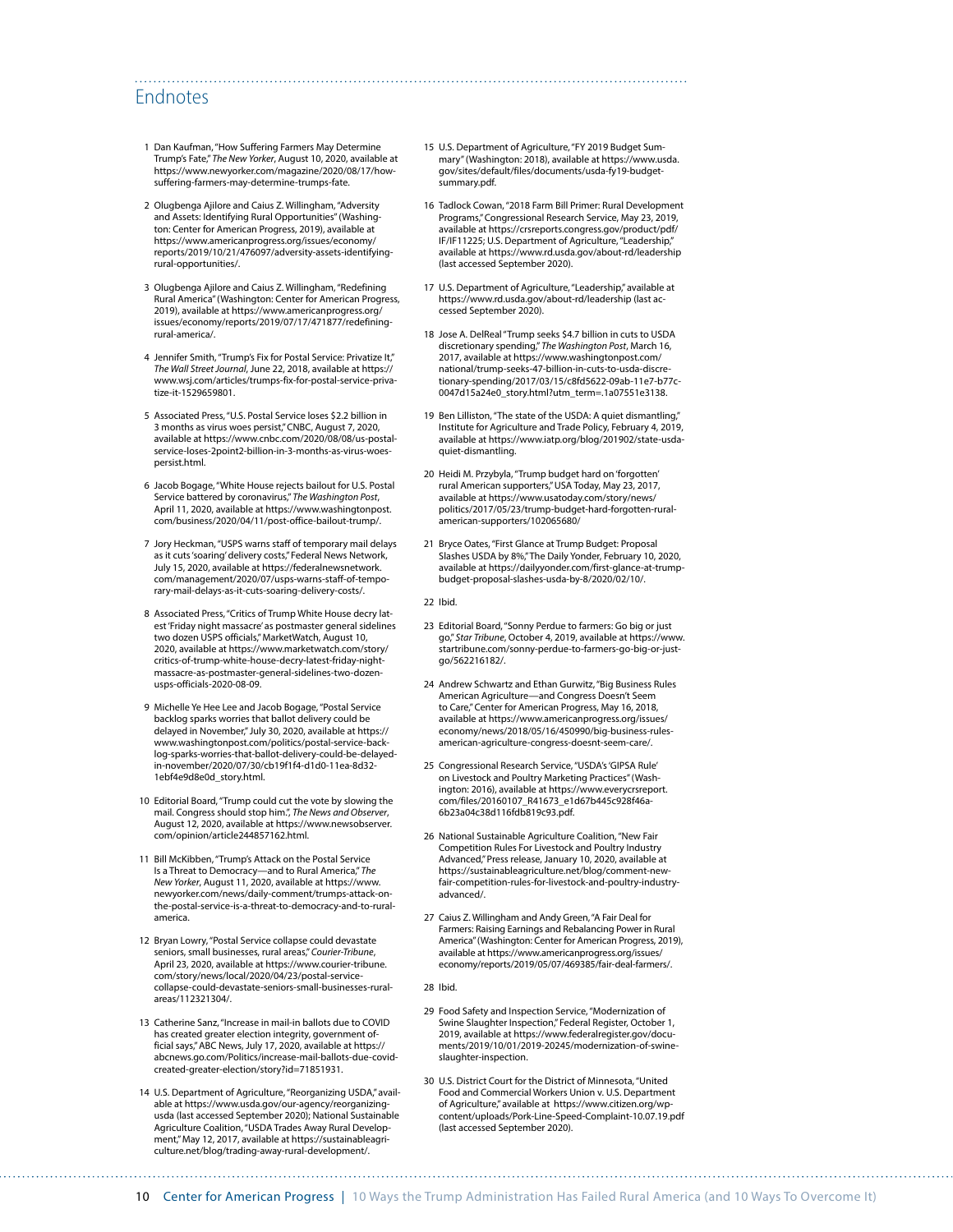- 31 Food Safety and Inspection Service, "Petition To Permit Waivers of Maximum Line Speeds for Young Chicken Establishments Operating Under the New Poultry Inspection System; Criteria for Consideration of Waiver Requests for Young Chicken Establishments To Operate at Line Speeds of Up to 175 Birds per Minute," *Federal Register* 83 (189) (2018): 52300–52339, available at [https://www.](https://www.federalregister.gov/documents/2018/09/28/2018-21143/petition-to-permit-waivers-of-maximum-line-speeds-for-young-chicken-establishments-operating-under) [federalregister.gov/documents/2018/09/28/2018-21143/](https://www.federalregister.gov/documents/2018/09/28/2018-21143/petition-to-permit-waivers-of-maximum-line-speeds-for-young-chicken-establishments-operating-under) [petition-to-permit-waivers-of-maximum-line-speeds-for](https://www.federalregister.gov/documents/2018/09/28/2018-21143/petition-to-permit-waivers-of-maximum-line-speeds-for-young-chicken-establishments-operating-under)[young-chicken-establishments-operating-under](https://www.federalregister.gov/documents/2018/09/28/2018-21143/petition-to-permit-waivers-of-maximum-line-speeds-for-young-chicken-establishments-operating-under).
- 32 Public Citizen, "Poultry Workers, Already at Risk from COVID-19, Sue USDA Over Dangerous Line Speeds," Press release, July 28, 2020, available at [https://www.citizen.org/](https://www.citizen.org/news/poultry-workers-already-at-risk-from-covid-19-sue-usda-over-dangerous-line-speeds/) [news/poultry-workers-already-at-risk-from-covid-19-sue](https://www.citizen.org/news/poultry-workers-already-at-risk-from-covid-19-sue-usda-over-dangerous-line-speeds/)[usda-over-dangerous-line-speeds/.](https://www.citizen.org/news/poultry-workers-already-at-risk-from-covid-19-sue-usda-over-dangerous-line-speeds/)
- 33 Ryan McCrimmon, "They literally take food off their table," *Politico*, February 3, 2020, available at [https://www.politico.](https://www.politico.com/news/2020/02/03/trump-agriculture-department-cut-programs-109205) [com/news/2020/02/03/trump-agriculture-department](https://www.politico.com/news/2020/02/03/trump-agriculture-department-cut-programs-109205)[cut-programs-109205;](https://www.politico.com/news/2020/02/03/trump-agriculture-department-cut-programs-109205) Claire Kelloway, "USDA Continues to Lift Meat Processing Line Speed Limits During Pandemic, Threatening Frontline Workers and Consumers," Food and Power, April 9, 2020, available at [http://www.foodandpow](http://www.foodandpower.net/2020/04/09/usda-continues-to-lift-meat-processing-line-speed-limits-during-pandemic-threatening-frontline-workers-and-consumers/)[er.net/2020/04/09/usda-continues-to-lift-meat-processing](http://www.foodandpower.net/2020/04/09/usda-continues-to-lift-meat-processing-line-speed-limits-during-pandemic-threatening-frontline-workers-and-consumers/)[line-speed-limits-during-pandemic-threatening-frontline](http://www.foodandpower.net/2020/04/09/usda-continues-to-lift-meat-processing-line-speed-limits-during-pandemic-threatening-frontline-workers-and-consumers/)[workers-and-consumers/.](http://www.foodandpower.net/2020/04/09/usda-continues-to-lift-meat-processing-line-speed-limits-during-pandemic-threatening-frontline-workers-and-consumers/)
- 34 Ibid.; David Tappin and others, "Musculoskeletal Disorders in Meat Processing: A review of the literature for the New Zealand meat processing industry" (Palmerston North, New Zealand: Centre for Human Factors and Ergonomics and Massey University, 2006), available at [https://citeseerx.](https://citeseerx.ist.psu.edu/viewdoc/download?doi=10.1.1.704.5547&rep=rep1&type=pdf) [ist.psu.edu/viewdoc/download?doi=10.1.1.704.5547&rep=](https://citeseerx.ist.psu.edu/viewdoc/download?doi=10.1.1.704.5547&rep=rep1&type=pdf) [rep1&type=pdf](https://citeseerx.ist.psu.edu/viewdoc/download?doi=10.1.1.704.5547&rep=rep1&type=pdf).
- 35 United Food and Commercial Workers, "UFCW Opposes Big Poultry-Driven Inspection Rule," Press release, April 11, 2012, available at [http://www.ufcw.org/2012/04/11/ufcw](http://www.ufcw.org/2012/04/11/ufcw-opposes-big-poultry-driven-inspection-rule/)[opposes-big-poultry-driven-inspection-rule/](http://www.ufcw.org/2012/04/11/ufcw-opposes-big-poultry-driven-inspection-rule/).
- 36 Anita Regmi, "Retaliatory Tariffs and U.S. Agriculture" (Washington: Congressional Research Service, 2019), available at <https://fas.org/sgp/crs/misc/R45903.pdf>.
- 37 Ibid.
- 38 John Newton, "Farm Bankruptcies Rise Again: Chapter 12 Filings Increase 24% Compared to Year-Ago Levels," Farm Bureau, October 30, 2019, available at [https://www.fb.org/](https://www.fb.org/market-intel/farm-bankruptcies-rise-again) [market-intel/farm-bankruptcies-rise-again](https://www.fb.org/market-intel/farm-bankruptcies-rise-again).
- 39 Randy Schnepf, "U.S. Farm Income Outlook: August 2019 Forecast" (Washington: Congressional Research Service, 2019), available at [https://www.everycrsreport.com/](https://www.everycrsreport.com/files/20190919_R45924_428b4fec19f734a8d6988fc5b6fd2019f53c1f6d.pdf) [files/20190919\\_R45924\\_428b4fec19f734a8d6988fc5b6fd2](https://www.everycrsreport.com/files/20190919_R45924_428b4fec19f734a8d6988fc5b6fd2019f53c1f6d.pdf) [019f53c1f6d.pdf](https://www.everycrsreport.com/files/20190919_R45924_428b4fec19f734a8d6988fc5b6fd2019f53c1f6d.pdf).
- 40 David Dayen, "Farmers Reject Biden's Pro-Corporate Rural Advisers," *The American Prospect*, August 17, 2020, available at [https://prospect.org/power/farmers-reject-bidens-pro](https://prospect.org/power/farmers-reject-bidens-pro-corporate-rural-advisers/)[corporate-rural-advisers/](https://prospect.org/power/farmers-reject-bidens-pro-corporate-rural-advisers/).
- 41 Tom Philpott, "Among the Beneficiaries of Trump's Tariff Bailout for Farmers? A Brazilian-Owned Meat Company," *Mother Jones*, May 16, 2019, available at [https://www.](https://www.motherjones.com/food/2019/05/among-the-beneficiaries-of-trumps-tariff-bailout-for-farmers-a-brazilian-owned-meat-company/) [motherjones.com/food/2019/05/among-the-beneficiaries](https://www.motherjones.com/food/2019/05/among-the-beneficiaries-of-trumps-tariff-bailout-for-farmers-a-brazilian-owned-meat-company/)[of-trumps-tariff-bailout-for-farmers-a-brazilian-owned](https://www.motherjones.com/food/2019/05/among-the-beneficiaries-of-trumps-tariff-bailout-for-farmers-a-brazilian-owned-meat-company/)[meat-company/.](https://www.motherjones.com/food/2019/05/among-the-beneficiaries-of-trumps-tariff-bailout-for-farmers-a-brazilian-owned-meat-company/)
- 42 Center for American Progress, "Memorandum: The Phase One Trade Deal with China Accomplishes Little," January 16, 2020, available at [https://cdn.americanprogress.org/](https://cdn.americanprogress.org/content/uploads/2020/01/17060644/China-Phase-One-Trade-Deal-1.16.2020JMC.pdf) [content/uploads/2020/01/17060644/China-Phase-One-](https://cdn.americanprogress.org/content/uploads/2020/01/17060644/China-Phase-One-Trade-Deal-1.16.2020JMC.pdf)[Trade-Deal-1.16.2020JMC.pdf](https://cdn.americanprogress.org/content/uploads/2020/01/17060644/China-Phase-One-Trade-Deal-1.16.2020JMC.pdf).
- 43 Transit Topics, "China Behind on Purchases in Phase One of Trade Deal," June 5, 2020, available at [https://www.ttnews.](https://www.ttnews.com/articles/china-behind-purchases-phase-one-trade-deal) [com/articles/china-behind-purchases-phase-one-trade](https://www.ttnews.com/articles/china-behind-purchases-phase-one-trade-deal)[deal.](https://www.ttnews.com/articles/china-behind-purchases-phase-one-trade-deal)
- 44 Abril Castro and Caius Z. Willingham, "Progressive Governance Can Turn the Tide for Black Farmers" (Washington: Center For American Progress, 2019), available at [https://www.americanprogress.org/issues/economy/](https://www.americanprogress.org/issues/economy/reports/2019/04/03/467892/progressive-governance-can-turn-tide-black-farmers/) [reports/2019/04/03/467892/progressive-governance-can](https://www.americanprogress.org/issues/economy/reports/2019/04/03/467892/progressive-governance-can-turn-tide-black-farmers/)[turn-tide-black-farmers/](https://www.americanprogress.org/issues/economy/reports/2019/04/03/467892/progressive-governance-can-turn-tide-black-farmers/).
- 45 Nathan Rosenberg, "Trump pick to lead USDA on civil rights has a history of discriminating against black employees," The Counter, November 27, 2019, available at [https://](https://thecounter.org/naomi-earp-usda-assistant-secretary-civil-rights-confirmation-racial-discrimination-black-employees/) [thecounter.org/naomi-earp-usda-assistant-secretary-civil](https://thecounter.org/naomi-earp-usda-assistant-secretary-civil-rights-confirmation-racial-discrimination-black-employees/)[rights-confirmation-racial-discrimination-black-employ](https://thecounter.org/naomi-earp-usda-assistant-secretary-civil-rights-confirmation-racial-discrimination-black-employees/)[ees/](https://thecounter.org/naomi-earp-usda-assistant-secretary-civil-rights-confirmation-racial-discrimination-black-employees/).
- 46 Catherine Boudreau, "USDA civil rights nominee describes sexual harassment as 'silliness,'" *Politico*, November 28, 2019, available at [https://www.politico.com/sto](https://www.politico.com/story/2018/11/28/usda-sexual-harassment-silliness-1024660)[ry/2018/11/28/usda-sexual-harassment-silliness-1024660](https://www.politico.com/story/2018/11/28/usda-sexual-harassment-silliness-1024660).
- 47 U.S. Department of Agriculture, "OASCR Leadership and Organization," available at [https://www.usda.gov/oascr/](https://www.usda.gov/oascr/leadership) [leadership](https://www.usda.gov/oascr/leadership) (last accessed September 2020).
- 48 U.S. Department of Agriculture, "No FEAR Act: Annual Report Fiscal Year 2017" (Washington: 2018), available at [https://www.usda.gov/sites/default/files/documents/](https://www.usda.gov/sites/default/files/documents/NoFearFY2017.pdf) [NoFearFY2017.pdf.](https://www.usda.gov/sites/default/files/documents/NoFearFY2017.pdf)
- 49 U.S. Department of Agriculture National Agricultural Statistics Service, "2017 Census of Agriculture," available at [https://www.nass.usda.gov/Publications/AgCensus/2017/](https://www.nass.usda.gov/Publications/AgCensus/2017/index.php) [index.php](https://www.nass.usda.gov/Publications/AgCensus/2017/index.php) (last accessed September 2020).
- 50 Bidisha Bhattacharyya, Ryan Richards, and Rita Cliffton, "Building 100 Percent Clean Future Can Drive an Additional \$8 Billion a Year to Rural Communities" (Washington: Center for American Progress, 2020), available at [https://www.americanprogress.org/issues/green/](https://www.americanprogress.org/issues/green/reports/2020/01/08/479168/building-100-percent-clean-future-can-drive-additional-8-billion-year-rural-communities/) [reports/2020/01/08/479168/building-100-percent-clean](https://www.americanprogress.org/issues/green/reports/2020/01/08/479168/building-100-percent-clean-future-can-drive-additional-8-billion-year-rural-communities/)[future-can-drive-additional-8-billion-year-rural-communi](https://www.americanprogress.org/issues/green/reports/2020/01/08/479168/building-100-percent-clean-future-can-drive-additional-8-billion-year-rural-communities/)[ties/.](https://www.americanprogress.org/issues/green/reports/2020/01/08/479168/building-100-percent-clean-future-can-drive-additional-8-billion-year-rural-communities/)
- 51 Nicole Gentile and Kate Kelly, "The Trump Administration is Stifling Renewable Energy on Public Lands and Waters" (Washington: Center for American Progress, 2020), available at [https://www.americanprogress.org/issues/green/](https://www.americanprogress.org/issues/green/reports/2020/06/25/486852/trump-administration-stifling-renewable-energy-public-lands-waters/) [reports/2020/06/25/486852/trump-administration-stifling](https://www.americanprogress.org/issues/green/reports/2020/06/25/486852/trump-administration-stifling-renewable-energy-public-lands-waters/)[renewable-energy-public-lands-waters/](https://www.americanprogress.org/issues/green/reports/2020/06/25/486852/trump-administration-stifling-renewable-energy-public-lands-waters/).
- 52 Center for American Progress, "The Impacts of Climate Change and the Trump Administration's Anti-Environmental Agenda in Alaska" (Washington: 2020), available at [https://www.americanprogress.org/issues/green/repor](https://www.americanprogress.org/issues/green/reports/2020/05/21/485356/485356/) [ts/2020/05/21/485356/485356/.](https://www.americanprogress.org/issues/green/reports/2020/05/21/485356/485356/)
- 53 Jenny Rowland-Shea and Zainab Mirza, "The Most Anti-Nature President in U.S. History," Center for American Progress, May 21, 2020, available at [https://www.ameri](https://www.americanprogress.org/issues/green/news/2020/05/21/485260/anti-nature-president-u-s-history/)[canprogress.org/issues/green/news/2020/05/21/485260/](https://www.americanprogress.org/issues/green/news/2020/05/21/485260/anti-nature-president-u-s-history/) [anti-nature-president-u-s-history/](https://www.americanprogress.org/issues/green/news/2020/05/21/485260/anti-nature-president-u-s-history/).
- 54 Ajilore and Willingham, "Adversity and Assets."
- 55 Mihir Zaveri, Guilbert Gates, and Karen Zraick, "The Government Shutdown Was the Longest Ever. Here's the History.", *The New York Times*, January 25, 2019, available at [https://www.nytimes.com/interactive/2019/01/09/us/](https://www.nytimes.com/interactive/2019/01/09/us/politics/longest-government-shutdown.html) [politics/longest-government-shutdown.html](https://www.nytimes.com/interactive/2019/01/09/us/politics/longest-government-shutdown.html).
- 56 U.S. Department of Agriculture, "USDA to Reopen FSA Offices for Limited Services During Government Shutdown," Press release, January 16, 2019, available at [https://www.](https://www.usda.gov/media/press-releases/2019/01/16/usda-reopen-fsa-offices-limited-services-during-government-shutdown) [usda.gov/media/press-releases/2019/01/16/usda-reopen](https://www.usda.gov/media/press-releases/2019/01/16/usda-reopen-fsa-offices-limited-services-during-government-shutdown)[fsa-offices-limited-services-during-government-shutdown](https://www.usda.gov/media/press-releases/2019/01/16/usda-reopen-fsa-offices-limited-services-during-government-shutdown).
- 57 Janna Herron, "Government shutdown 2019: Homebuyers with USDA mortgages can't close on house sales," *USA Today*, January 3, 2019, available at [https://www.](https://www.usatoday.com/story/money/2019/01/03/government-shutdown-2019-some-homebuyers-cant-finalize-mortgages/2472112002/) [usatoday.com/story/money/2019/01/03/government](https://www.usatoday.com/story/money/2019/01/03/government-shutdown-2019-some-homebuyers-cant-finalize-mortgages/2472112002/)[shutdown-2019-some-homebuyers-cant-finalize-mortgag](https://www.usatoday.com/story/money/2019/01/03/government-shutdown-2019-some-homebuyers-cant-finalize-mortgages/2472112002/)[es/2472112002/.](https://www.usatoday.com/story/money/2019/01/03/government-shutdown-2019-some-homebuyers-cant-finalize-mortgages/2472112002/)
- 58 U.S. Department of Agriculture, "USDA to Reopen FSA Offices for Limited Services During Government Shutdown," Press release, January 16, 2019, available at [https://www.](https://www.usda.gov/media/press-releases/2019/01/16/usda-reopen-fsa-offices-limited-services-during-government-shutdown) [usda.gov/media/press-releases/2019/01/16/usda-reopen](https://www.usda.gov/media/press-releases/2019/01/16/usda-reopen-fsa-offices-limited-services-during-government-shutdown)[fsa-offices-limited-services-during-government-shutdown](https://www.usda.gov/media/press-releases/2019/01/16/usda-reopen-fsa-offices-limited-services-during-government-shutdown).
- 59 [Ibid.;](https://www.usda.gov/media/press-releases/2019/01/16/usda-reopen-fsa-offices-limited-services-during-government-shutdown) Keith Good, "Shutdown Impacting USDA Data and Programs–Market Signals Missing," Farm Policy News, January 13, 2019, available at [https://farmpolicynews.](https://farmpolicynews.illinois.edu/2019/01/shutdown-impacting-usda-data-and-programs-market-signals-missing/) [illinois.edu/2019/01/shutdown-impacting-usda-data-and](https://farmpolicynews.illinois.edu/2019/01/shutdown-impacting-usda-data-and-programs-market-signals-missing/)[programs-market-signals-missing/.](https://farmpolicynews.illinois.edu/2019/01/shutdown-impacting-usda-data-and-programs-market-signals-missing/)